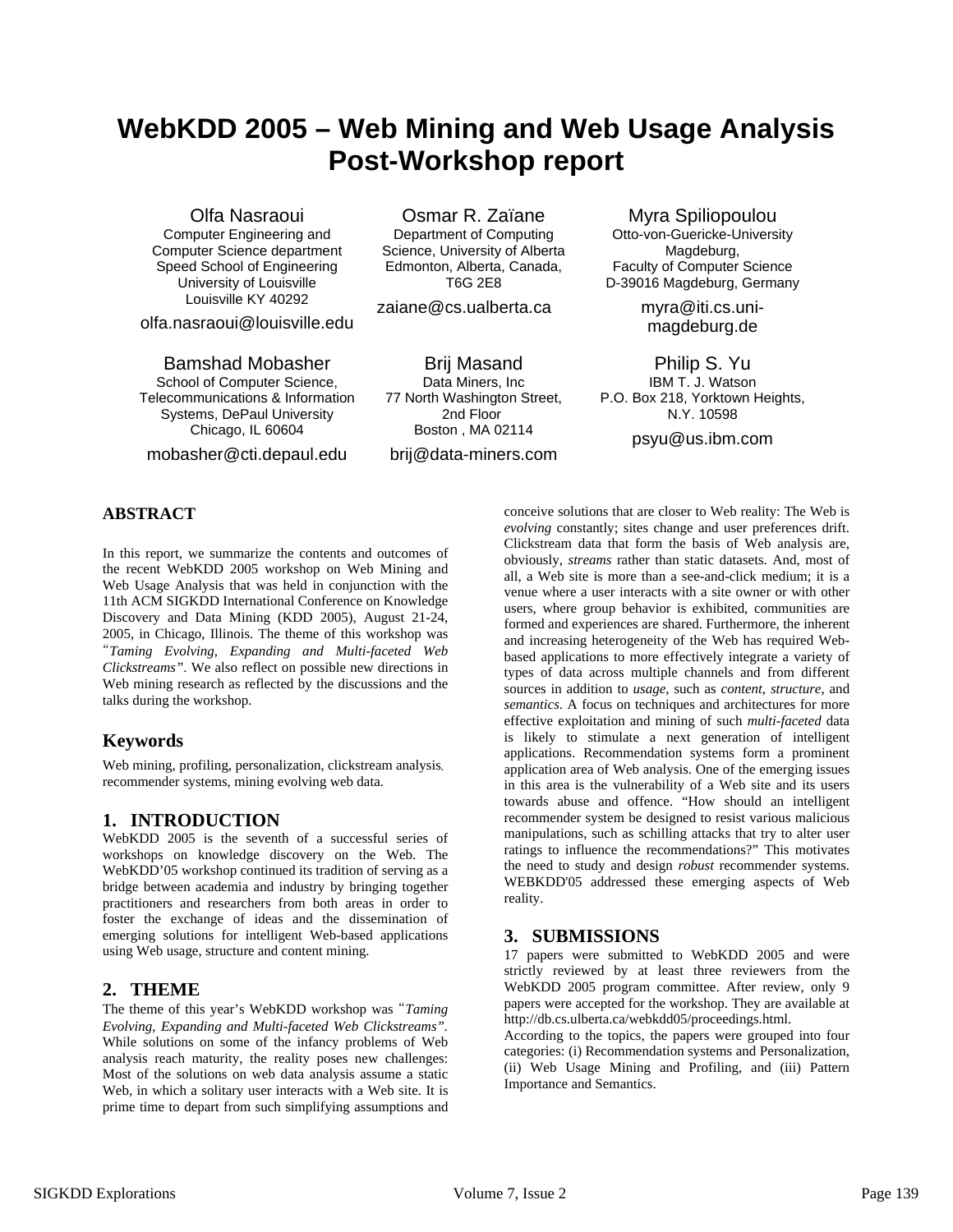#### **4. WORKSHOP**

The workshop attracted interest from a large number of conference participants. Over 100 conference attendees had pre-registered for WebKDD'05 before it started, and at any given time throughout the day, there were between 30 and 50 participants attending the talks. In addition to several people from academia, one third of the workshop participants came from the industry, including Microsoft, Amazon, Yahoo, E-Bay, Siemens, Overstock.com, and a few other companies. The paper presentations were segmented into three sessions according to their main topics, as described below. In addition to the talks by the authors of the accepted papers, we had an interesting and timely invited talk by Charu Aggarwal from IBM Research, who brought some perspectives from the area of *mining evolving data streams* in support of the workshop theme of this year.

## **2.1 Invited Talk: "***On Change Diagnosis and Monitoring in Data Streams*"

Charu Aggarwal, from IBM T.J. Watson center, talked about understanding, visualizing, and diagnosing the evolution of temporal trends in data streams based on the concept of velocity density estimation. Velocity density estimation is used to create temporal velocity profiles and spatial velocity profiles at periodic instants in time. After further discussing the problem of data stream evolution in the context of other kinds of data such as graphs or community detection, clustering and classification, Charu also discussed the importance of using the evolution process in order to improve the effectiveness of data mining algorithms.

#### **Session 1: Recommendation systems and Personalization**

The three papers of this session dealt with *Recommendation systems and Personalization*. The first paper focused on *The Multi-Faceted Aspect of Web Personalization*. In *USER (User Sensitive Expert Recommendation): What Non-Experts NEED to Know*, DeLong, Desikan, and Srivastava addressed the problem of providing expert-driven recommendations to non-experts, helping them understand what they *need* to know, as opposed to what is popular among other users. The approach adopts a 'model of learning' in which user questions are dynamically interpreted as the user navigates through the Web site and are then used to formulate recommendations. The next paper dealt with *Search Personalization*. In *Personalized Ranking of Search Results with Learned User Interest Hierarchies from Bookmarks*: Kim and Chan proposed to learn a user profile, called a user interest hierarchy (UIH), from web pages that are of interest to the user, as implicitly inferred from their *Bookmark* collections. Using the UIH, they studied methods that (re- )rank the results of a search engine to improve relevance. The third paper was in the area of *Secure Web Personalization*: In *Effective Attack Models for Shilling Item-Based Collaborative Filtering Systems,* Mobasher, Burke, Bhaumik, and Williams examined several attack models and recommendation techniques relative to the costs and benefits of mounting an attack. They then presented a new attack model that focuses on a subset of users with similar tastes

and showed that such an attack can be highly successful against an item-based collaborative filtering algorithm.

## **2.2 Session 2: Web Usage Mining and Profiling**

Three papers focused on *Web Usage Mining and Profiling*. The first paper, *kNN Versus SVM in the Collaborative Filtering Framework*, Grcar, Fortuna, Mladenic, and Grobelnik presented empirical results comparing the k-Nearest Neighbors (kNN) algorithm with Support Vector Machines (SVM) in the collaborative filtering framework using data sets with different properties. The authors concluded that the quality of collaborative filtering recommendations is highly dependent on the quality of the data. The next paper addressed the problem of *Mining Evolving Web Usage Data*. In *Incremental Relational Fuzzy Subtractive Clustering for Dynamic Web Usage Profiling*, Suryavanshi, Shiri, and Mudur presented a web usage profile maintenance scheme using the Relational Fuzzy Subtractive Clustering algorithm (RFSC) that can add new usage data to an existing model without the expense associated with frequent remodeling. They defined a quantitative measure that indicates when remodeling should be performed to avoid a degradation of the model. In *Discovery of Significant Usage Patterns from Clusters of Clickstream Data*, Lu, Dunham, and Meng presented a variation of the "user preferred navigational trail" called Significant Usage Pattern (SUP). SUPs are patterns that are extracted from clustered abstracted clickstream data, with a higher normalized probability of occurrence. After grouping Web sessions into clusters, sessions are abstracted again using a concept-based abstraction approach and a first-order Markov model is built for each cluster of sessions.

## **2.3 Session 3: Pattern Importance and Semantics**

The last group of papers dealt with *Pattern Importance and Semantics*. In *The Semantics of Frequent Subgraphs: Mining and Navigation Pattern Analysis*, Berendt introduced the AP-IP (Abstract Pattern – Individual Pattern) mining problem, and presents the AP-IP algorithm that solves it. AP-IP uses a taxonomy and searches for frequent patterns at an abstract level, but also returns the individual (but infrequent) subgraphs that constitute this pattern. She also presented a procedure for mining patterns at the concept level. In *Heterogeneous Attribute Utility Model: A New Approach for Modeling User Profiles for Recommendation Systems*, Schickel and Faltings made the case that both Collaborative filtering and Preference-based techniques currently require more data about a customer than is usually available to make accurate recommendations. They proposed a new method, called Heterogeneous Attribute Utility Model (HAUM), where the structure of user preferences is assumed to follow an ontology of product attributes.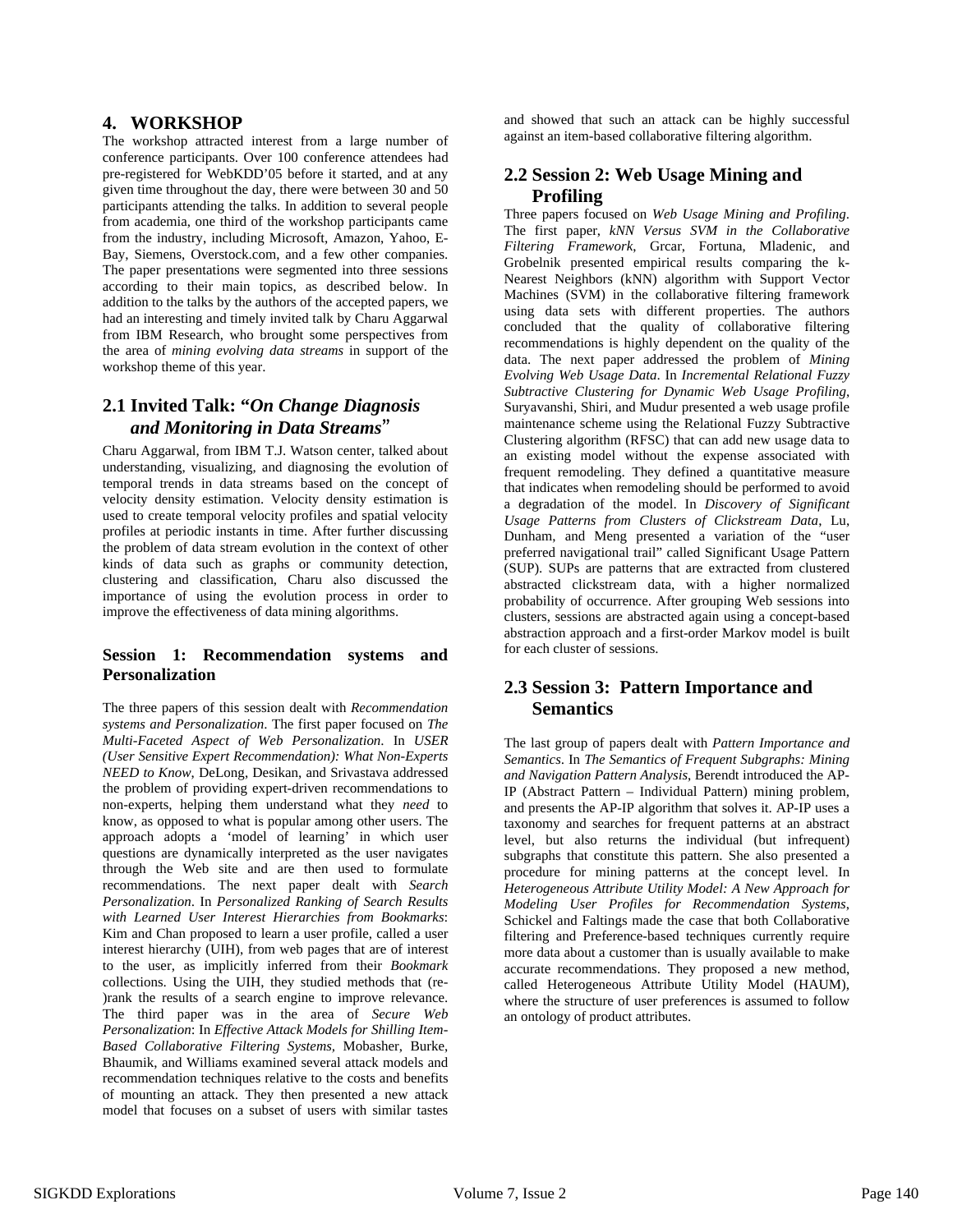### **5. CONCLUSIONS AND FUTURE DIRECTIONS**

In addition to the discussions that followed each presentation, there was an exciting discussion among all the participants in the workshop just before closing the WebKDD'05 workshop. These discussions helped raise several questions and bring to light several interesting future directions and challenges in the area of Web mining. In particular, participants discussed the effect of the quality of the ontology on the final recommendations when *semantics* are taken into account. More specifically, at what particular level of abstraction, do we obtain optimal results, and how the results compare depending on whether the ontology is hand crafted or learned automatically? The submissions on the Semantic Web and the discussion thread on semantics of web data indicate great interest and many ongoing efforts in this area.

The discussions also brought out the issue of *scalability* of web usage mining techniques and the difficulty in handling evolving web data. Some have complained from the lack of benchmark data sets to study and test tasks that are related to mining *evolving* patterns, while others raised the problem of *validation* in the context of mining evolving web data. We hope that the discussions and this report will encourage researchers to explore some of these challenges, and perhaps present some of their answers in future workshops.

#### **6. ACKNOWLEDGMENTS**

We would like to thank the authors of all submitted papers. Their creative efforts have lead to a rich set of good contributions for WebKDD 2005. We would also like to express our gratitude to the members of the Program Committee for their vigilant and timely reviews, namely: *Charu Aggarwal, Sarabjot S. Anand, Jonathan Becher, Bettina Berendt, Ed Chi, Robert Cooley, Wei Fan, Joydeep Ghosh, Marco Gori, Fabio Grandi, Dimitrios Gunopulos, George Karypis, Raghu Krishnapuram, Ravi Kumar, Vipin Kumar, Mark Levene, Ee-Peng Lim, Bing Liu, Huan Liu, Stefano Lonardi, Ernestina Menasalvas, Rajeev Motwani, Alex Nanopoulos, Jian Pei, Rajeev Rastogi, Jaideep Srivastava,* and *Mohammed Zaki.* We are grateful to *Stefano Lonardi* for allowing us to use a photo that he took in Venice (see Figure 1) for the WebKDD'05 brochure and proceedings cover. O. Nasraoui gratefully acknowledges the support of *NSF* as part of NSF CAREER award IIS-0133948.



**Picture taken by Stefano Lonardi in Venice and used for the WebKDD'05 brochure.** 

Figure 1: resemblance between the light streaks and web clickstreams.

#### **7. REFERENCES**

[1] Bettina Berendt, "The semantics of frequent subgraphs: Mining and navigation pattern analysis", In Proc. of

*WebKDD 2005: KDD Workshop on Web Mining and Web Usage Analysis*, in conjunction with the 11th ACM SIGKDD International Conference on Knowledge Discovery and Data Mining (KDD 2005), August 21-24 2005, Chicago, IL.

- [2] Colin DeLong, Prasanna Desikan, Jaideep Srivastava, "USER (User Sensitive Expert Recommendation): What Non-Experts NEED to Know", In Proc. of *WebKDD 2005: KDD Workshop on Web Mining and Web Usage Analysis*, in conjunction with the 11th ACM SIGKDD International Conference on Knowledge Discovery and Data Mining (KDD 2005), August 21-24 2005, Chicago, IL.
- [3] Miha Grcar, Blaz Fortuna, Dunja Mladenic, Marko Grobelnik, "kNN Versus SVM in the Collaborative Filtering Framework", In Proc. of *WebKDD 2005: KDD Workshop on Web Mining and Web Usage Analysis*, in conjunction with the 11th ACM SIGKDD International Conference on Knowledge Discovery and Data Mining (KDD 2005), August 21-24 2005, Chicago, IL.
- [4] Hyoung-rae Kim, Philip K. Chan, "S Personalized Ranking of Search Results with Learned User Interest Hierarchies from Bookmarks", In Proc. of *WebKDD 2005: KDD Workshop on Web Mining and Web Usage Analysis*, in conjunction with the 11th ACM SIGKDD International Conference on Knowledge Discovery and Data Mining (KDD 2005), August 21-24 2005, Chicago, IL.
- [5] Lin Lu, Margaret Dunham, Yu Meng, "Discovery of Significant Usage Patterns from Clusters of Clickstream Data", In Proc. of *WebKDD 2005: KDD Workshop on Web Mining and Web Usage Analysis*, in conjunction with the 11th ACM SIGKDD International Conference on Knowledge Discovery and Data Mining (KDD 2005), August 21-24 2005, Chicago, IL.
- [6] Bamshad Mobasher, Robin Burke, Runa Bhaumik, Chad Williams, "Effective Attack Models for Shilling Item-Based Collaborative Filtering System", In Proc. of *WebKDD 2005: KDD Workshop on Web Mining and Web Usage Analysis*, in conjunction with the 11th ACM SIGKDD International Conference on Knowledge Discovery and Data Mining (KDD 2005), August 21-24 2005, Chicago, IL.
- [7] Vincent Schickel, Boi Faltings, "Heterogeneous Attribute Utility Model: A new approach for Modeling User Profiles for Recommendation System*s*", In Proc. of *WebKDD 2005: KDD Workshop on Web Mining and Web Usage Analysis*, in conjunction with the 11th ACM SIGKDD International Conference on Knowledge Discovery and Data Mining (KDD 2005), August 21-24 2005, Chicago, IL.
- [8] Bhushan Shankar Suryavanshi, Nematollaah Shiri, Sudhir P. Mudur, "Incremental Relational Fuzzy Subtractive Clustering for Dynamic Web Usage Profiling", In Proc. of *WebKDD 2005: KDD Workshop on Web Mining and Web Usage Analysis*, in conjunction with the 11th ACM SIGKDD International Conference on Knowledge Discovery and Data Mining (KDD 2005), August 21-24 2005, Chicago, IL.
- [9] Sujatha Upadhyaya, Saleena N, Sreenivasa Kumar, "Realising OWL Individuals in XML Data"*, In Proc. of WebKDD 2005: KDD Workshop on Web Mining and*